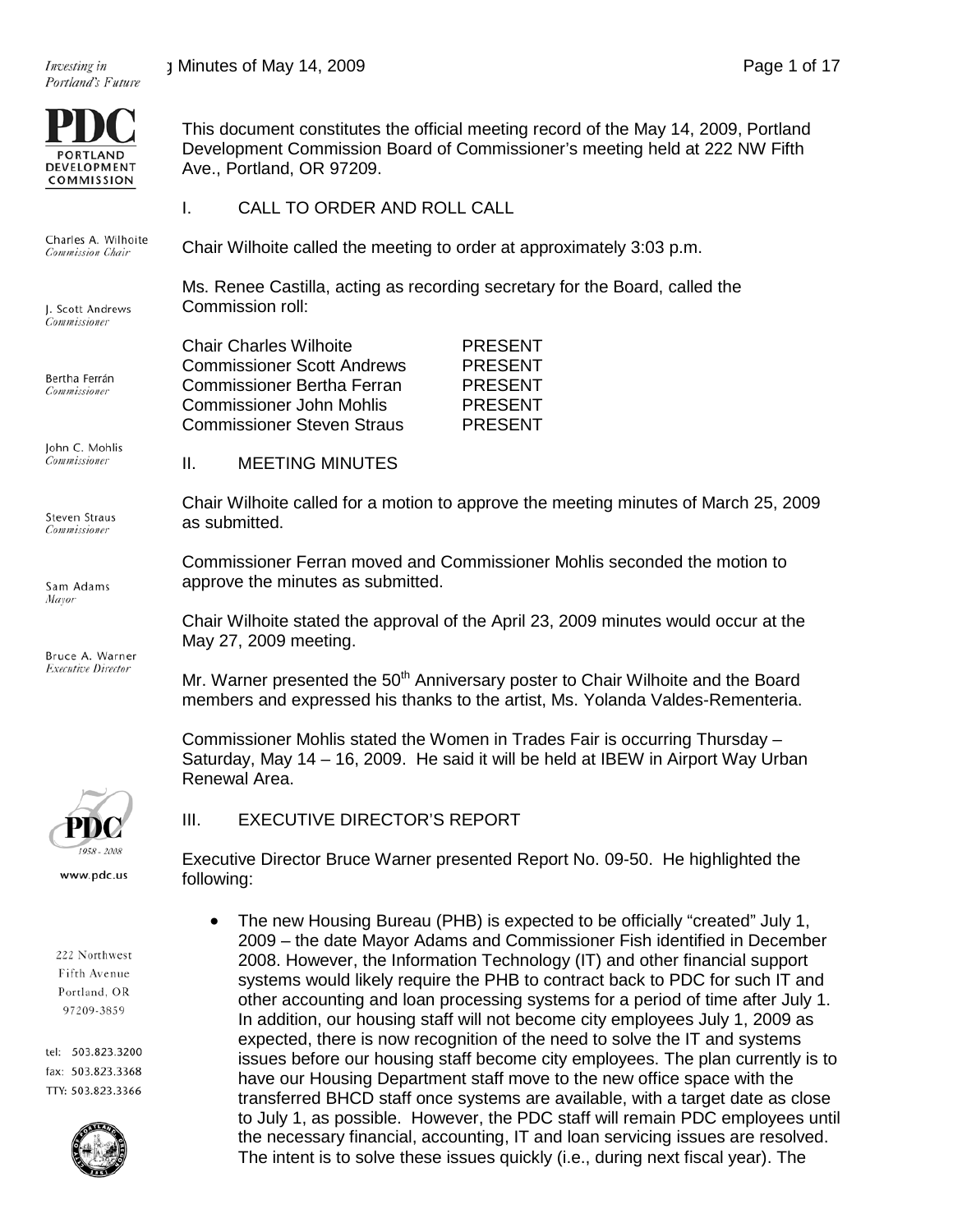change does mean adjustments will need to be made to our budget in order to reflect this new direction. This activity is currently underway. There will be more information as the new plan moves forward between now and July 1.

- Mr. Warner stated the proposed budget would be posted on the city web site, Monday, May 18, 3009; Wednesday, May 20, 9:30 a.m.: Mayor's budget is presented to City Council, City Hall, 1221 S.W. Fourth Ave. Thursday, May 21, 2 p.m.: City Council hearing on Portland Development Commission budget, City Hall, 1221 S.W. Fourth Ave. Wednesday, May 27, 2:15 p.m.: City Council, sitting as PDC Budget Committee, approves budget; City Hall, 1221 S.W. Fourth Ave.
	- Mr. Warner stated Commissioners Mohlis, Andrews and Straus along with himself and Peter will be presenting a noon "brown bag" discussion about the trip on June  $24<sup>th</sup>$  here at PDC. Everyone is welcome to attend and we will be sharing our perspectives about China at that time. He took a moment to thank John Cardenas and Anne Mangan on staff who worked hard to prepare the "*Why Portland?*" DVDs which were shown many times to a variety of audiences and were a big hit.
	- On Saturday and Sunday May 2 and 3 the Portland Saturday Market held a "soft" move to their new site at Waterfront Park. The market now stretches from Ankeny Plaza across Naito Parkway and into Waterfront Park. The \$10 million Waterfront Park improvement project will provide new space for the market including an 8,000 sq. ft. pavilion, a cantilevered deck overlooking the river, and a circular plaza with a new "legacy" fountain honoring Bill Naito. The new pavilion is fully wired for electrical use and nearby outlets provide gas to power to food booths. Saturday Market will utilize the pavilion ten months out of the year on Saturdays and Sundays, but the space will be available for other uses as well. The investment in this area of downtown Portland is significant; from the fire station to Mercy Corps, White Stag Building/U of O, and Saturday Market – there are seven contiguous blocks of redevelopment representing \$100 million in public and private investment. Work is continuing on the site as the legacy fountain is completed as well as portions of the walkway and seating area. Saturday Market will hold a press conference with Mayor Adams on May 16 and will celebrate its grand re-opening on July 16 when the weather improves.
	- The North Russell Street Improvement Project in the Interstate Corridor Urban Renewal Area is underway; the Portland Bureau of Transportation estimates a target completion date of July 3. The \$1.3 million project includes \$900,000 for construction work which will replace old sidewalks, add three new crosswalks, 41 decorative street lamps, 40 trees and other landscaping. The Russell Street project is among the prioritized list of development and infrastructure projects that are a major emphasis of our recession response, funded in our budget *now* and potentially shovel ready in the next 18 months. We are partnering with city bureaus to implement public works projects like these which create substantial design, engineering and construction jobs, and signal to citizens that work is moving forward.
	- Ararat Bakery celebrated the grand opening of its grocery store on Friday, April 10 with free coffee, pastries and a ribbon-cutting ceremony at its new location, 5716 SE 92nd Avenue, in the Lents Town Center Urban Renewal Area. The relocation from a smaller space in NE Portland allowed Ararat to quadruple its space for bakery and restaurant operations, open a grocery store as a new part of the business, and increase its employment to 17 jobs. The store/deli, one of two kosher groceries in the Portland area, features international grocery products, fresh meats and cheeses sliced to order, dairy, produce, traditional frozen and canned products and signature baked goods. The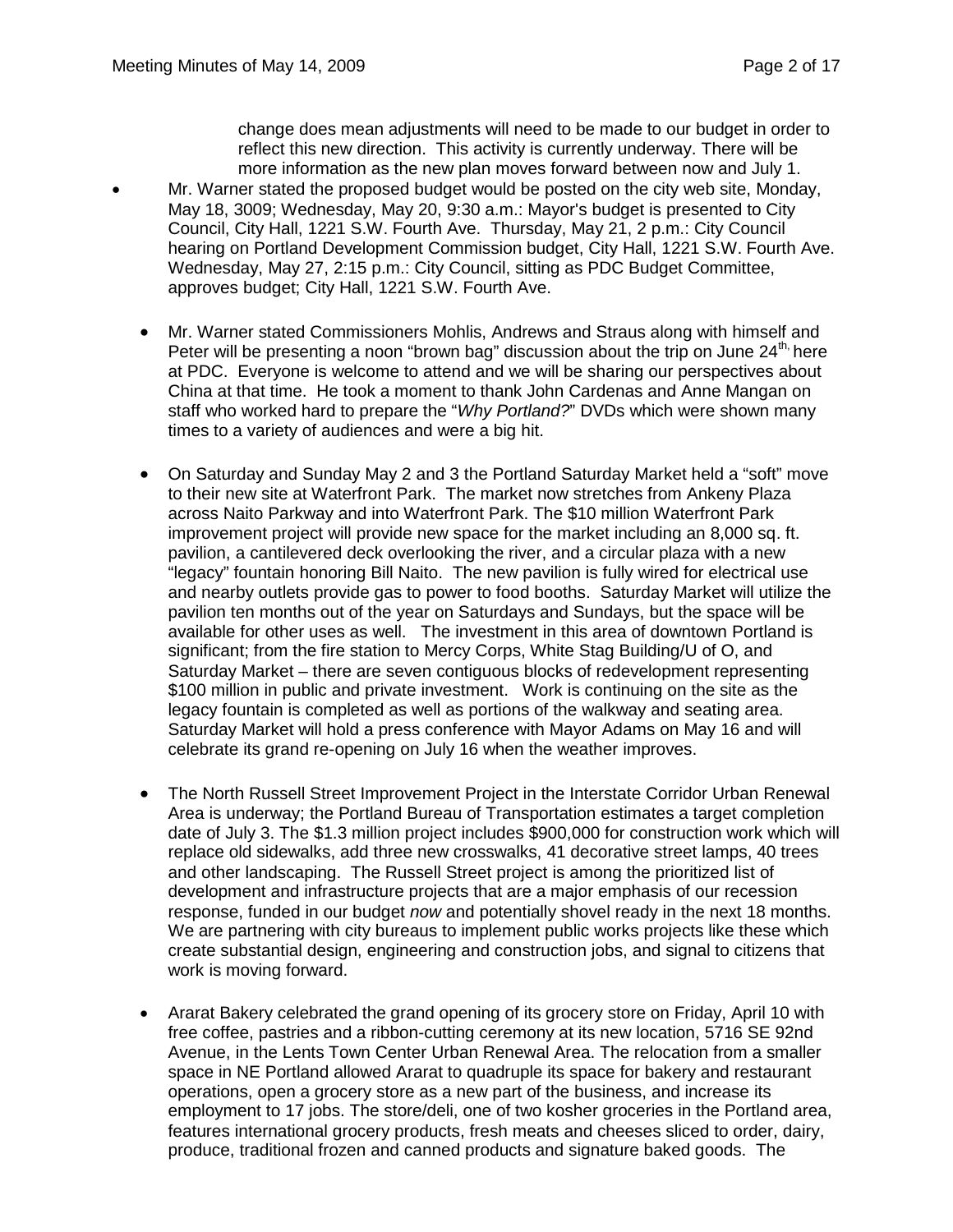bakery side of the business is primarily wholesale, selling custom-baked goods, cakes, and pastries to clients throughout the Northwest. "We're so appreciative of the ongoing help from PDC, especially from Sharon Palmer [in PDC's real estate division] and [PDC loan officer] Alan Stubbs," said owner Nellie Grigorian. PDC staff began working with Ararat in 2006 to identify a new location, and provided financial assistance for the relocation and property improvements through the Direct-TIF loan program, which is designed to help new and existing businesses that are located in an urban renewal area, with a focus on small businesses with 20 or fewer employees.

• On April 6th and 7th**, PDC**, in partnership with the Bureau of Planning and Sustainability, conducted a design charette at Mayor Adams' request to assess the feasibility of locating AAA baseball within the Rose Quarter, under the city assumption that demolition of the Memorial Coliseum was achievable and that one option could include removal of the Coliseum to realize efficiencies and reduce costs to the AAA stadium. Concurrent actions by Peter Meijer (architect) to get the Coliseum listed as a national landmark presented significant hurdles that would have precluded the stadium from being completed within the desired timeframe of summer 2011. More than 250 people attended a public open house on April 14, hosted by the mayor's office at the Leftbank project, where Mayor Adams presented the proposal and urban design staff from the Bureau of Planning and Sustainability outlined the options - including the removal of Memorial Coliseum. The proposal to demolish the Coliseum was met with vociferous resistance from the public - particularly the design, planning and architecture community. The AIA Historic Resources Committee and Urban Design Panel submitted a letter to City Council, strongly urging the council to reconsider the demolition proposal due to the Coliseum's architectural significance. Subsequent negotiations with Paulson and the city have established that the Rose Quarter is not a suitable site for AAA if the Coliseum cannot be removed. Two other options, Lents Park and moving the team to Vancouver, Washington present their own complications. The Lents site is meeting resistance from Portland Parks and Recreation due to Lents Park's status as one of the only parks of its size in East Portland.

Commissioner Mohlis stated he attended the Lents Urban Renewal Area Committee meeting. He said both Commissioner Leonard and Merritt Paulson were present. He thought the tone of the conversation went well with many important questions asked.

- Mr. Warner stated PDC staff would be working the City of Portland and the Rose Quarter to take a fresh look at development and partnerships between the Blazers, the Cordish Company, PDC and the City of Portland.
- Workforce diversity among apprentice workers continues to lead the diversity efforts. The total female apprentice hours represent 17.11% of the total apprentice hours 6.11 percentage points ahead of the combined journey/apprentice goal of 11% for the fiscal year. Of the apprentice hours that have been worked in this fiscal year, 25.65% have been worked by people of color. These results continue to demonstrate a positive trend toward a more diverse workforce through apprentice training; The summary table below represents the total workforce diversity (apprentice and journey level workers) for the three projects referenced above: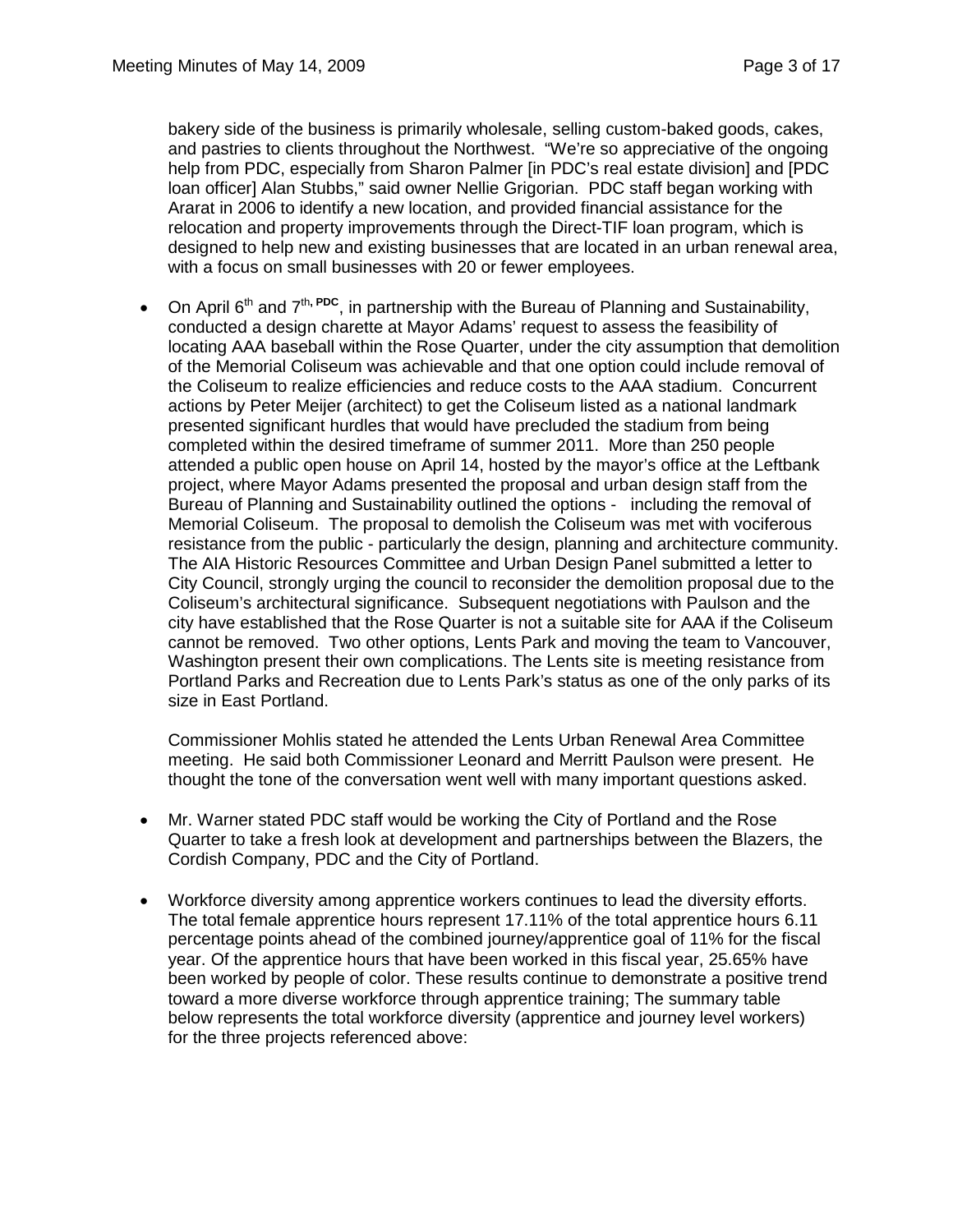| Goal  | Women | People of<br>Color | Apprentice | Difference |
|-------|-------|--------------------|------------|------------|
| 11.0% | 6.60% |                    |            | [4.40%]    |
| 17.0% |       | 23.07%             |            | $+6.07%$   |
| 20.0% |       |                    | 25.49%     | $+5.49%$   |

## IV. PUBLIC COMMENT FOR ITEMS NOT ON THE AGENDA

As there were no public comment for items not on the agenda, Chair Wilhoite moved to the consent agenda.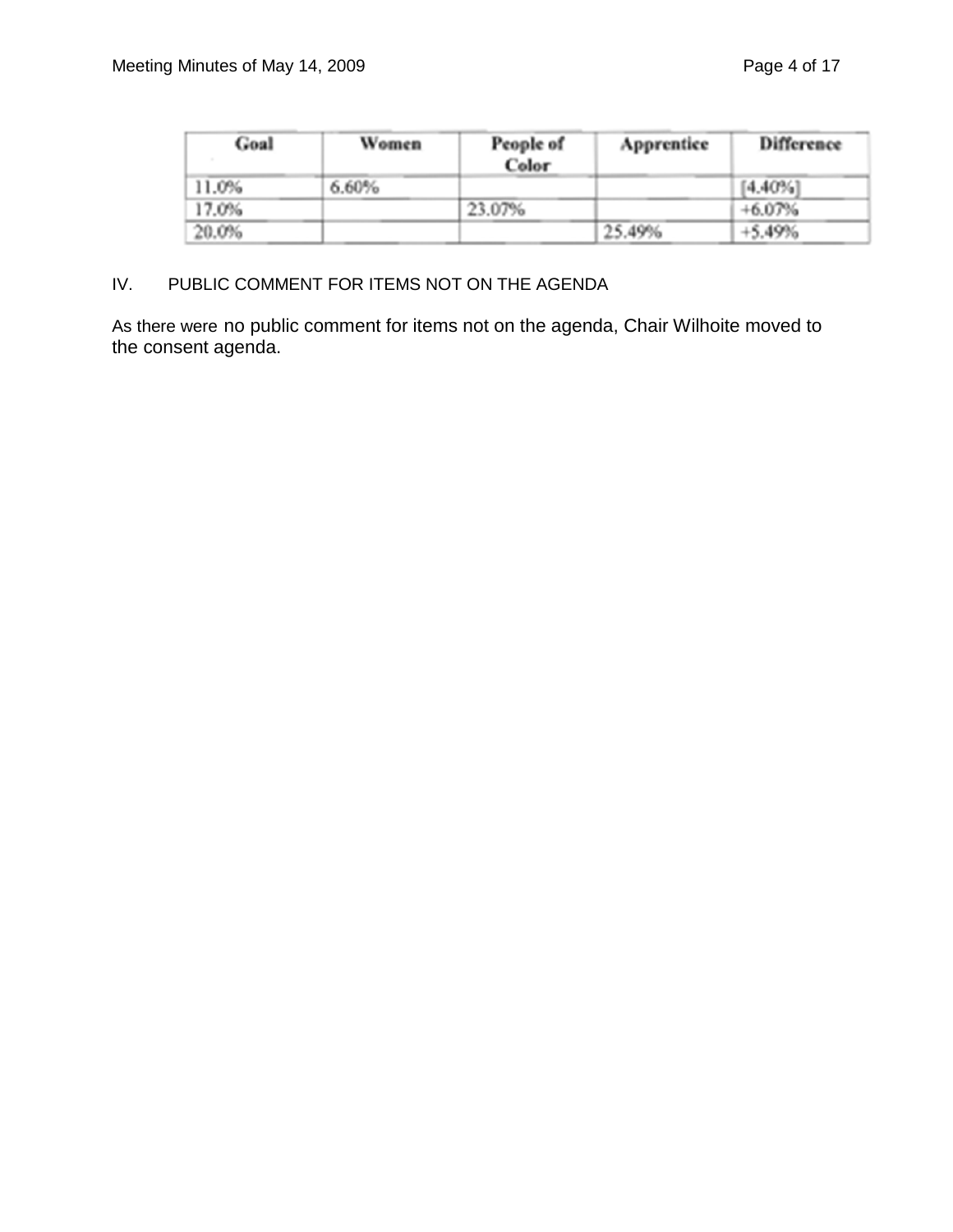#### V. CONSENT AGENDA

Commissioner Wilhoite called for a motion to adopt the Consent Agenda:

Resolution No. 6699, titled, "Creating a New Position on The Interstate Corridor Urban Renewal Advisory Committee to Represent the Interstate Corridor Business Alliance and Appoint Molly Paris as it's Representative; and Appoint Tom Kilbane as Representative of The Overlook Neighborhood Association."

Resolution No. 6700, titled, "Appointing Steve Russell as an Alternate Member of The Central Eastside Urban Renewal Advisory Committee."

Commissioner Andrews moved and Commissioner Mohlis seconded the motion to adopt the consent agenda.

AYES: Andrews, Ferran, Mohlis, Straus, Wilhoite NAYS: None

VI. HATS-OFF AWARDS

Ms. Sandy Reina and the Board presented Hats-Off Awards to Bill Blauvelt, Ann Mangan and Jenny Kalez.

In addition, the Housing Finance Team was presented with a Persistent Quality Performance award.

VII. TRANSFER AGREEMENT FOR SOUTH WATERFRONT NEIGHBORHOOD PARK (3508 SW MOODY AVE) WITH PORTLAND BUREAU OF PARKS AND RECREATION

Mr. James Mast presented Report No. 09-51, titled, "Transfer Agreement for South Waterfront Neighborhood Park (3508 SW Moody Ave) with Portland Bureau of Parks and Recreation."

Mr. Mast stated the action would authorize the Executive Director to enter into an agreement to transfer ownership of the South Waterfront Neighborhood Park site from the Portland Development Commission (PDC) to Portland Parks and Recreation (Parks). The 2.1-acre property, located at 3508 SW Moody Avenue in the North Macadam Urban Renewal Area, is planned for development as a public park facility by Parks, with development funded by a maximum of \$4 million in PDC Tax Increment Financing, as called for in the Central District Development Agreement (CDDA). She said the action governs the transfer of the property and the requirement to build a public park on the property. The immediate action does not address funding the construction or relationship between the parties, which are governed by the CDDA and its amendments, as well as an Intergovernmental Agreement (IGA) between PDC and Parks. In addition, the park project is a part of the Mayor's Economic Stimulus Package as well as PDC's recession response. Construction on South Waterfront Neighborhood Park commenced on March 23 under a temporary permit of entry with Parks. Substantial completion of the park improvements are scheduled by August 2009. Full opening of all areas of the park is planned for fall 2009.

Mr. Mast further stated the South Waterfront Neighborhood Park project was identified as one of three of Parks' capital projects in the Mayor's Economic Stimulus package and identified to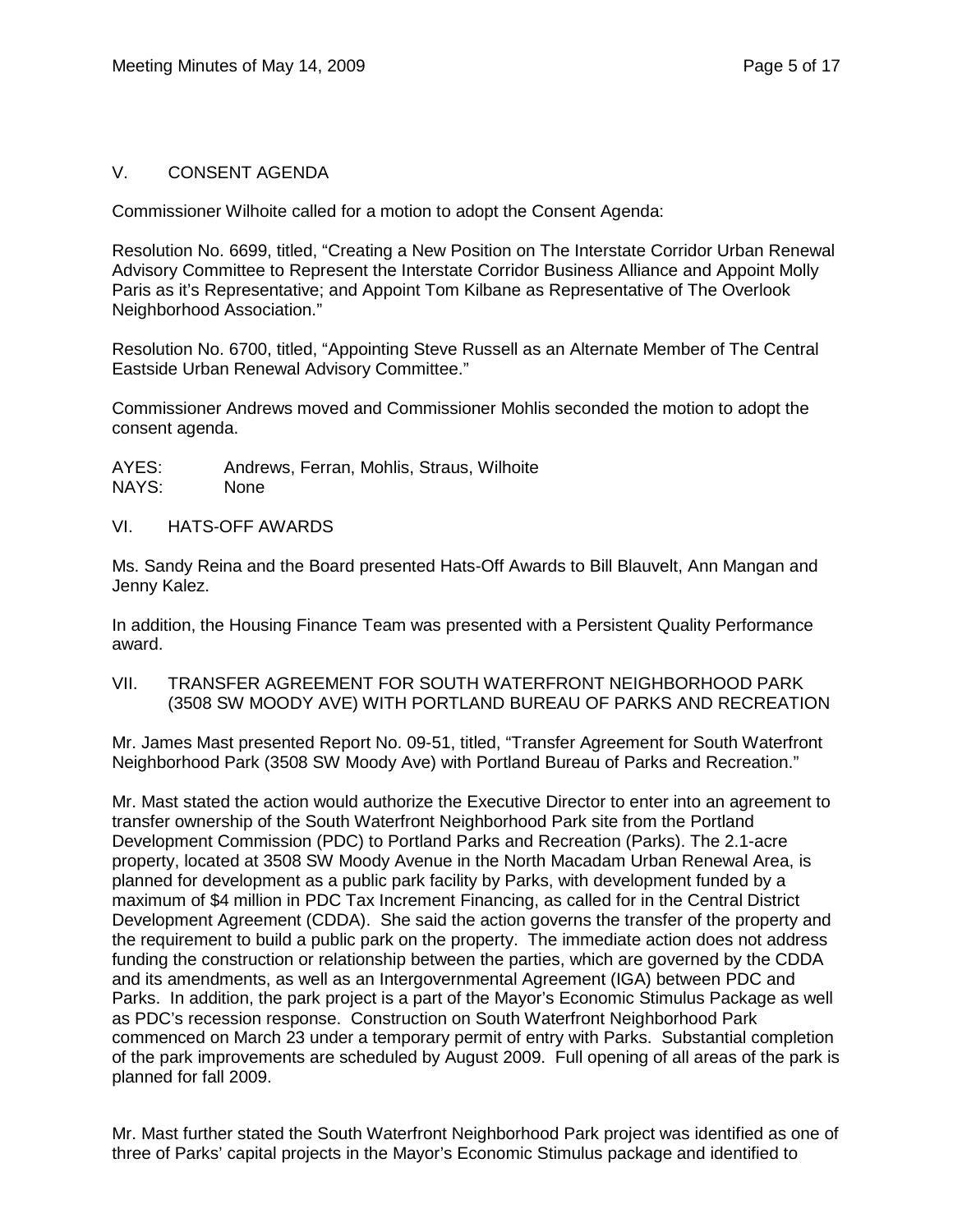directly create 39 jobs based on an economic multiplier on the \$2.1 Million construction budget. As stated earlier, the Park was identified as part of PDC's recession response. He said development of the property as a public park would provide a much needed open space resource in the South Waterfront neighborhood. As currently planned, this neighborhood will be one of the most densely developed areas in the State of Oregon. In anticipation of the dense development, the CDDA provided for public investment in open space in the vicinity of this site as well as along the riverfront. The park property will be designated for use as a park by restrictive covenant, ensuring the long term existence of this public resource.

In addition to serving the larger Portland community, the park will serve its immediate neighbors that were constructed within the past three years including:

- OHSU Center for Health and Healing;
- Meriwether Condos- 246 units;
- John Ross Condos- 303 units;
- Atwater Condos- 214 units;
- Ardea Apartments- 323 units; and
- Alexan Apartments/Riva on The Park- 314 units.

There are two additional projects that should be completed within the next year:

- Mirabella Continuing Care Retirement Community- 220 units; and
- Matisse Apartments- 272 units.

Commissioner Straus stated it was a good project and was glad to see the number of jobs created. In addition, he asked if the art was to be made of sustainable products.

Mr. Mast replied the art was made of certified and sustainable wood pieces.

Chair Wilhoite called for a motion to adopt Resolution No. 6698, titled, "Authorizing the Executive Director to Execute a Transfer Agreement with Portland Parks and Recreation for the Final Improvements of the South Waterfront Neighborhood Park at 3508 SW Moody Avenue in The North Macadam Urban Renewal Area."

Commissioner Andrews moved and Commissioner Ferran seconded the motion to adopt Resolution No. 6698.

AYES: Andrews, Ferran, Mohlis, Straus, Wilhoite NAYS: None

#### VIII. PORTLAND ECONOMIC OPPORTUNITY INITIATIVE

Ms. Erin Flynn presented Report No. 09-54, titled, "Portland Economic Opportunity Initiative."

Ms. Flynn stated the Economic Opportunity Initiative is anticipated to be reassigned from BHDC to PDC on July 1, 2009. This reassignment is a part of Mayor Adams' effort to establish a new Portland Housing Bureau. The Initiative will become a part of the program offerings of the Urban Development Department's Neighborhood Division and will be managed under the Community Economic Development Section. The people-based program offered by the Initiative is an opportunity for PDC to provide additional economic development tools to assist low income residents and business owners, and to strengthen connections with key communitybased partners. The transition planning for the staff and programs from BHCD to join PDC on July 1, 2009, is well underway and on track. Staff anticipates bringing an IGA to formalize this transition before the Board in June 2009.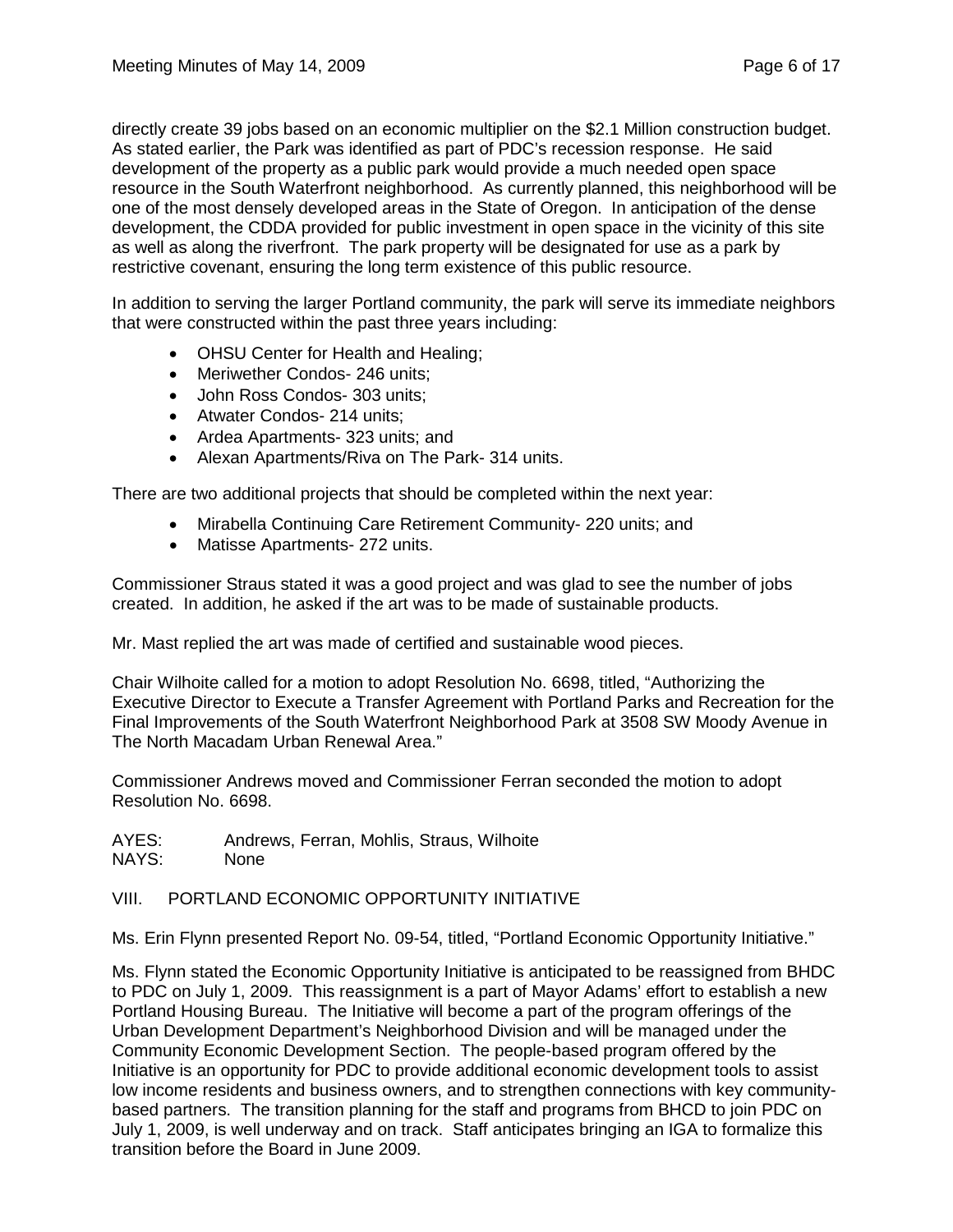Ms. Lynn Knox representing the Bureau of Housing and Community Development highlighted the Economic Opportunity Initiative Program. She said the 2004 Strategic Plan moved BHCD from placed-based community revitalization to people-based economic opportunity for 50% MFI & below. The public indicated they wanted to see a program go deep with support and longterm service delivery. She said local & national best practice study guided Initiative development, mirrored public input & Ford Foundation study. In addition, the program would focus on service gaps for very low income and multi-barriered people using a "bottoms-up" approach tied to the local economy.

Ms. Knox highlighted the following from the program:

- **Best Practice Models** 
	- Serve relatively small numbers who share a common bond with individualize training & services;
	- Provide structured peer support;
	- Offer comprehensive support services to remove barriers;
	- Develop long-term mentoring/coaching relationship;
	- Involve employers early on in design of training; and
	- Provide hands on business technical assistance and training relevant to the circumstances of each business and owner.



- All 34 Initiative Projects include:
	- Enroll participants for three years & take an intensive, holistic approach;
	- Work early on with local employers;
	- Redirect those owners unlikely to succeed in business;
	- Define success as a minimum 25% increase in each participant's income/revenue at the end of three years; and
	- Define success by the number of people that succeed (meet or exceed goal), rather than the number of people served.
- Enrollment and Outcome: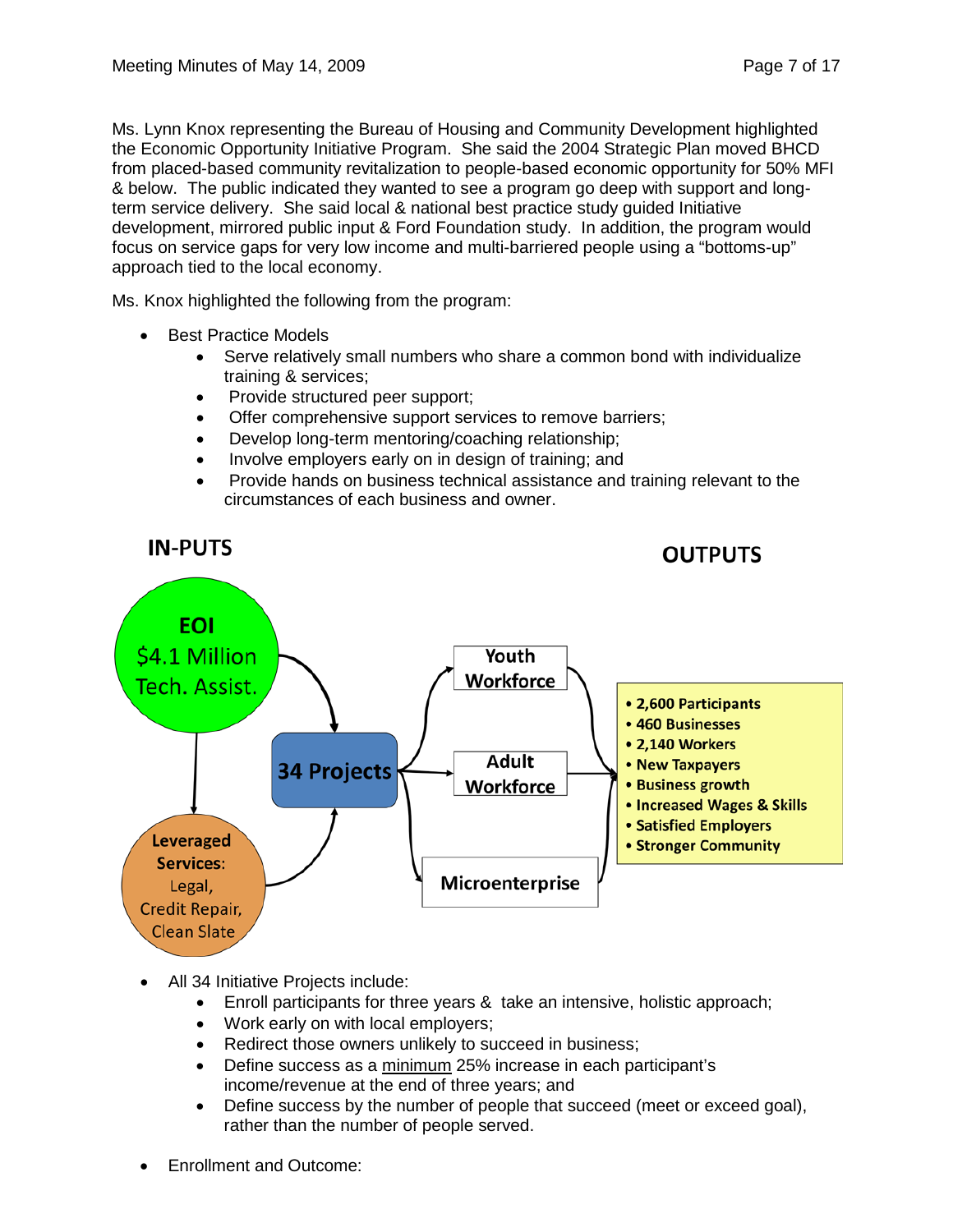- Current Microenterprises: 460;
- Current Workforce participants: 2140;
- TOTAL: 2588;
- 52% Minorities, 85% started below federal poverty line;
- 1st graduating class 202 successful graduates '08;
- Expect about 350 successful '09 graduates; and
- Approx. \$8,700/successful graduate, total 3-year City investment.
- Micro Enterprise Graduate

# **AVERAGE GROSS SALES AFTER 3 YEARS - 1st GRADUATING CLASS**



\*Charts represent 1 cohort (2004-2005) as of July 2008.

After one year in business, 30 startup micro enterprises averaged \$71,000 in gross sales, which then grew by 26%.

On average, 47 existing micro enterprises more than tripled their gross sales (251%).

- Unique/Leveraged:
	- o Strong Employer Partnerships;
	- o System Leverage that Benefits Participants;
	- o 3 to 1 Matched Savings Accounts;
	- o Small Business Legal Clinic;
	- o IT Benefits;
	- o Expedited Clean Slate;
	- o Access to Credit & In-depth Credit Repair;
	- o Joint Resource Development; and
	- o Joint Staff Training, Support and Problem-solving.
- Complementary to other workforce efforts and to small business efforts:
	- o WorkSource Oregon (OED + WSI);
	- o Community Colleges;
	- o Private Training Organizations;
	- o Portland Development Commission;
	- o Oregon Economic Development Department; and
	- o OMEN (Oregon MicroEnterprise Network).
- So Effective It's Being Copied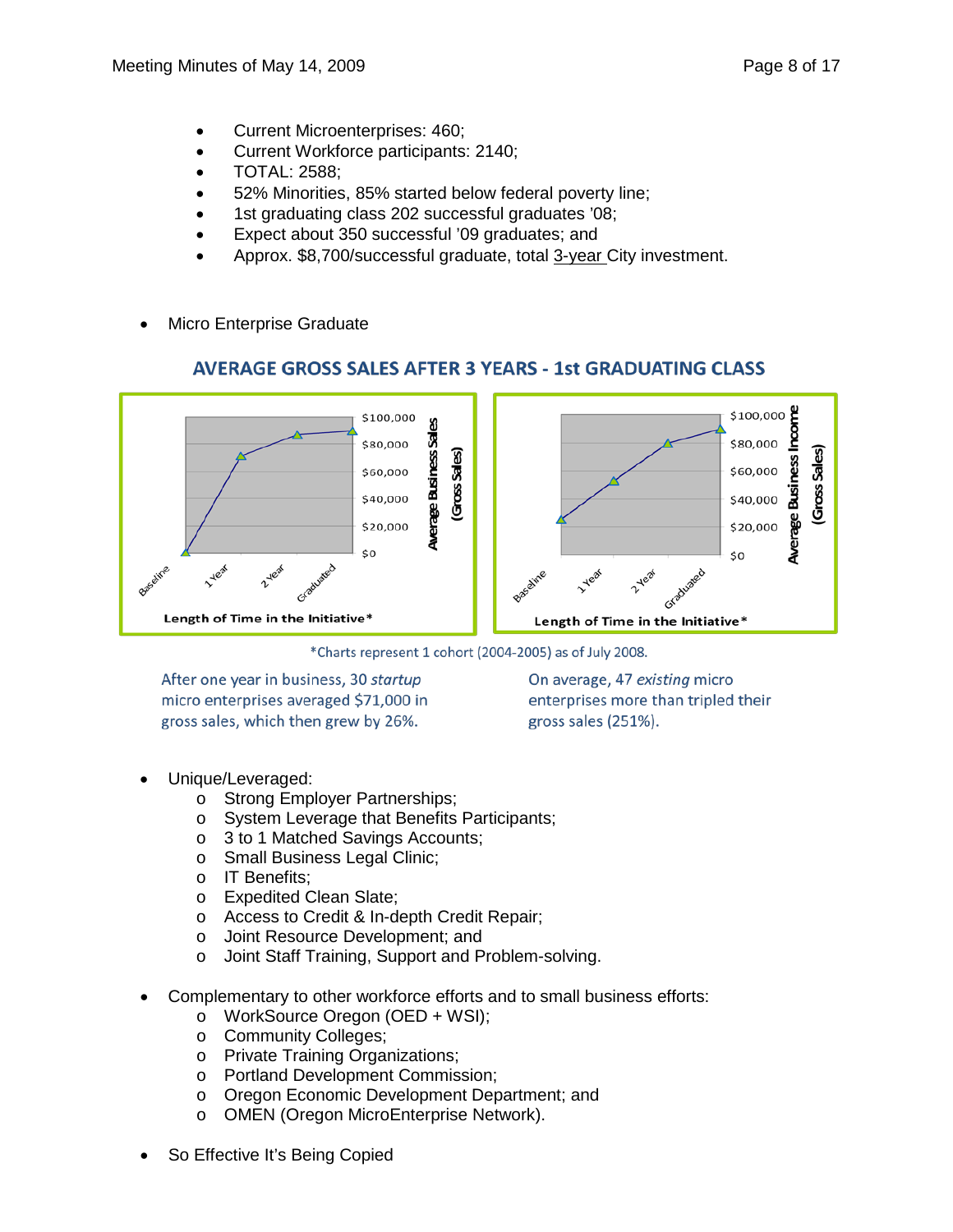- o National Council on Foundations;
- o U.S Mayor's Innovation Council;
- o U.S. Center For Law & Public Policy;
- o Grantmaker's for Children, Youth & Families;
- o Federal Reserve Innovation Showcase;
- o Ford Foundation/White House Committee on Faith-based & Neighborhood Partnerships;
- o **Replication:**
- o Duluth;
- o Minneapolis / St. Paul; and
- o Vancouver, WA.
- Potential Other Contributions to PDC:
	- o Target Area Experience can support URA work;
	- o Community Benefits Agreements (the *Nines*);
	- o Strong Employer Partnerships & Customized Training;
	- o Innovative Credit Access Models (EOI & Minority Contracting); and<br>o Private Resource Development Success.
	- Private Resource Development Success.

#### IX. AMENDMENT OF DISPOSITION AND DEVELOPMENT WITH E&F PROPERTIES

Mr. John Warner said before he began his presentation, he wanted to highlight a memorandum that was previously sent to the Board highlighting the extensions coming before them on May 14, 2009. He said Portland is experiencing a severe economic downturn. Not surprisingly, the new economic reality is affecting PDC-supported projects. As such, staff is beginning to receive requests from developers to extend contractual deadlines for satisfying certain loan or DDA conditions. In nearly every case, the requests for extensions are based on assertions that the current economic downturn and disruption in the credit markets make satisfying certain contractual deadlines impossible to accomplish, notwithstanding the good faith efforts of the developers.

He said on the current board agenda, there are four different requests to extend certain contractual deadlines. Each has been reviewed by either the Investment Committee or the Loan Committee, and all four are being submitted to you with a recommendation for approval. While each specific request necessarily is unique and must stand on its own, the Board would be reasonable in expecting that PDC has certain guiding principles it uses in reviewing extension requests. In addition, he said staff expects a number of similar requests will come before the board over the course of the coming year. Accordingly, the memo was written to inform the Board of the following general guiding principles that project managers, the Investment Committee and the Loan Committee use in reviewing extension requests:

- 1. How much has the Developer invested into the project? The more "skin" the developer has in the game, the more motivation he/she has to complete the project as soon as feasible. It is axiomatic that time is money, and if a developer has already invested a substantial sum into the project, the project will be more profitable the sooner it is completed. Conversely, a developer with less "skin" in the game has less motivation to complete the project expeditiously.
- 2. How far along is the project? If the project is nearly shovel-ready, the time and costs of seeking a different developer and starting over may make granting the extension the better choice. This is particularly true in a down economy, when there are not any practical alternative developers in the wings.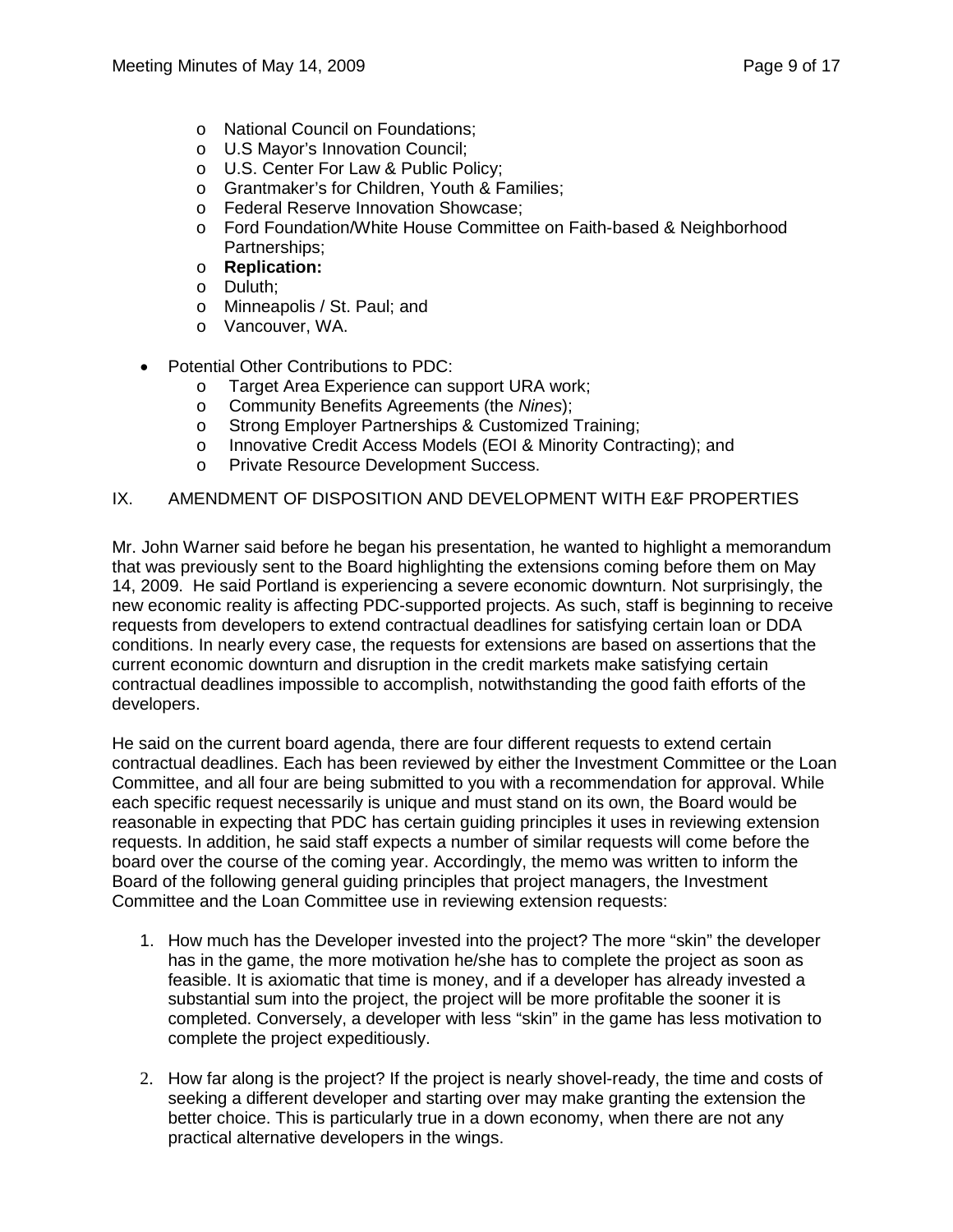- 3. Has the developer made significant progress towards meeting benchmark targets and deadlines? This is a strong indication that the developer is moving ahead in good faith and not idling.
- 4. Is the length of the extension reasonably related to the relative disruption in the credit markets? This analysis is somewhat subjective. Even after consulting with commercial and housing lenders, it requires an educated guess as to when the financial markets in various industries will return to normal. However, if the developer has already invested a significant amount in the project, he/she is highly motivated to recommence the project before the new, extended deadline if the credit market improves sooner than expected.
- 5. Is there opportunity cost to PDC? Are there other competent developers willing and able to complete the project on a shorter timeline or pay a higher price?

Mr. Warner further stated a chart that compares the four extension requests was attached to the memorandum. He said the extension request should stand on its own merits. However, staff thinks that the chart shows that the application of the above general principles is largely responsible for the differences between the lengths of the various extensions. Finally, please note that PDC has not required that any of the developers pay any compensation in exchange for PDC granting an extension. Again, each case needs to be analyzed on its own merits. However, in general, staff believes that charging a fee for an extension is appropriate in the following circumstances:

- The real estate market is expanding, with prices rising, resulting in greater value to the developer (and conversely less value to PDC) if an extension is granted;
- The added fee will provide needed economic incentive to complete the project as rapidly as possible;
- PDC is likely to incur significant additional costs due to granting the extension.
- It is basically a market-rate transaction, with little to no public investment.
- Paying a fee for an extension was contemplated in the original agreement.

He said, conversely, staff believes that requiring a material extension fee is not customary in the market, and would create disincentive for developers to work with PDC in the future, in circumstances where:

- The real estate values are falling and the market is slow;
- The developer has invested significant amounts into the project and has acted in good faith;
- The extension request is due to circumstances beyond the developer's control; and
- There are no other qualified developers willing and able to take over the project according to its original schedule.

Commissioner Straus stated the memo sent to them was very explanatory. With that said, he indicated he would like negotiations to begin now with the developers to determine what would be done at the end of their extensions, i.e. charging a fee for additional exceptions, ending the deal, etc.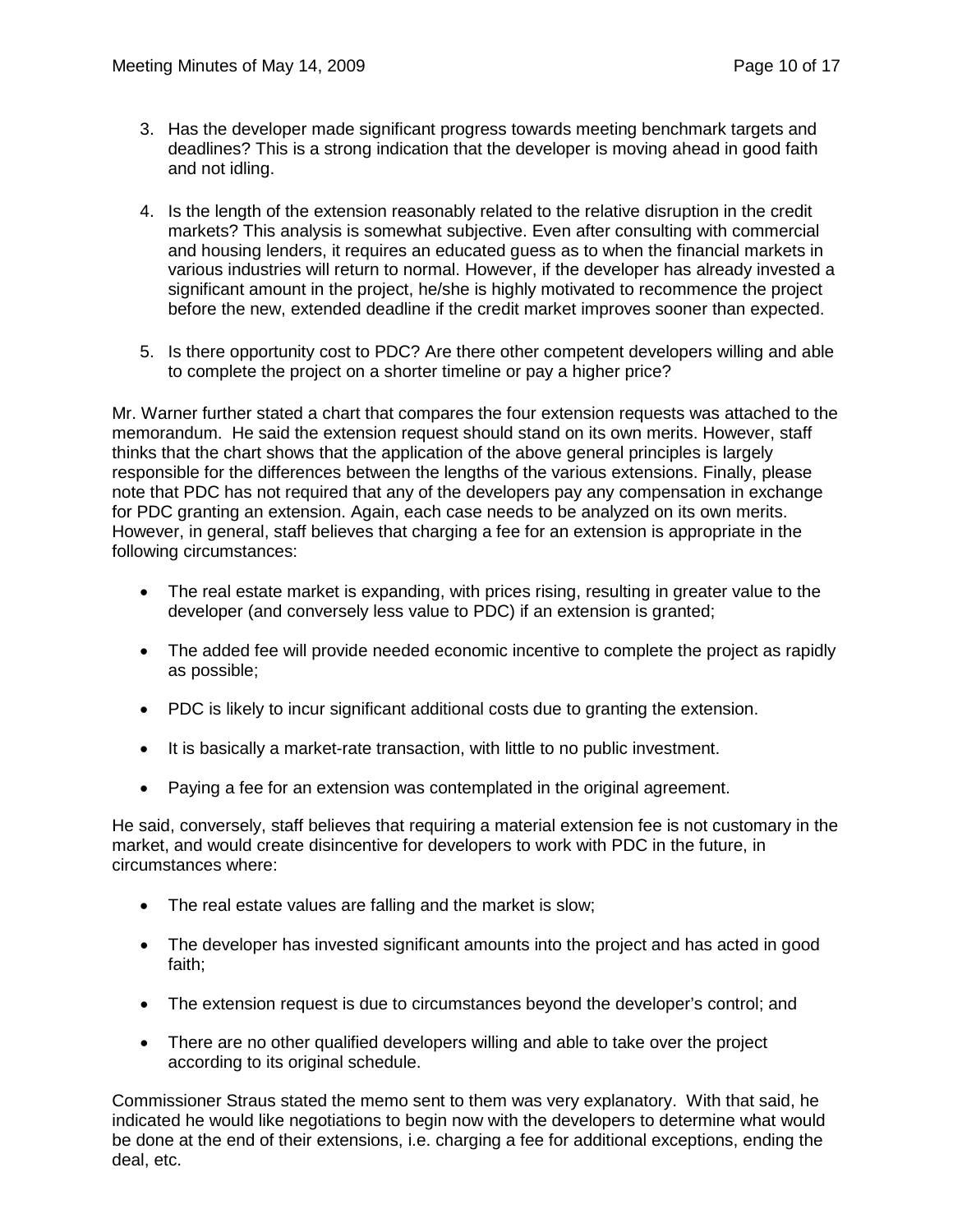Mr. John Warner presented Report No. 09-55, titled, "First Amendment of Agreement for Disposition and Development of PDC-Owned Property Located at 1101-1139 SW Jefferson Street (Jefferson West Apartments) with E&F Properties, LLC."

Mr. Warner stated on February 28, 2007, the PDC Board of Commissioners adopted Resolution No. 6440 authorizing a Disposition and Development Agreement (DDA) with E&F Properties, LLC (E&F) for the purchase and redevelopment of the Portland Development Commission (PDC) owned Jefferson West Apartments (Jefferson West) as a high-rise, market-rate, residential mixed-use development, with ground floor commercial space and underground parking (the Project). The property is in the South Parks Urban Renewal Area. Recent conversations between E&F and potential lenders and partners have resulted in E&F's request for minor modifications to the DDA to facilitate the development including the following most significant changes:

- 1. Limits PDC's discretion in approving loan(s) that the developer may enter into to finance the Project by providing pre-approval for any mortgage with terms similar to typical mortgages for similar projects in Portland, Oregon issued at the same time;
- 2. Clarifies requirements for substantial completion for the Project, which are conditions precedent for PDC furnishing the developer with a Certificate of Completion for the Project;
- 3. Clarifies the Scope of Development for the Project to expressly allow market-rate housing; and
- 4. Modifies the Schedule of Performance to extend the due dates for several design development tasks required pre-conveyance; however, the critical closing, construction and completion dates are not altered by this amendment.

Commissioner Andrews declared a conflict of interest as he is personally known to the developer.

Chair Wilhoite asked for a motion to adopt Resolution No. 6701, titled, "Authorizing Amendment of Agreement for Disposition and Development of Property with E&F Properties, LLC, for PDC-Owned Property Located at 1101-1139 SW Jefferson Street."

Commissioner Mohlis moved and Commissioner Straus seconded the motion to adopt Resolution No. 6701.

AYES: Ferran, Mohlis, Straus, Wilhoite NAYS: None ABSTAIN: Andrews

X. KILLINGSWORTH STATION DISPOSITION & DEVELOPMENT AGREEMENT (DDA) AMENDMENTS

Commissioner Andrews declared a conflict of interest as he is personally known to the developer.

Commissioner Straus declared a potential conflict of interest as he is personally known to the developer and although he has done work with him in the past, he is not involved in the Killingsworth Station Project.

Mr. John Warner presented Report No. 09-56, titled, "Killingsworth Station Disposition and Development Agreement (DDA) Amendments."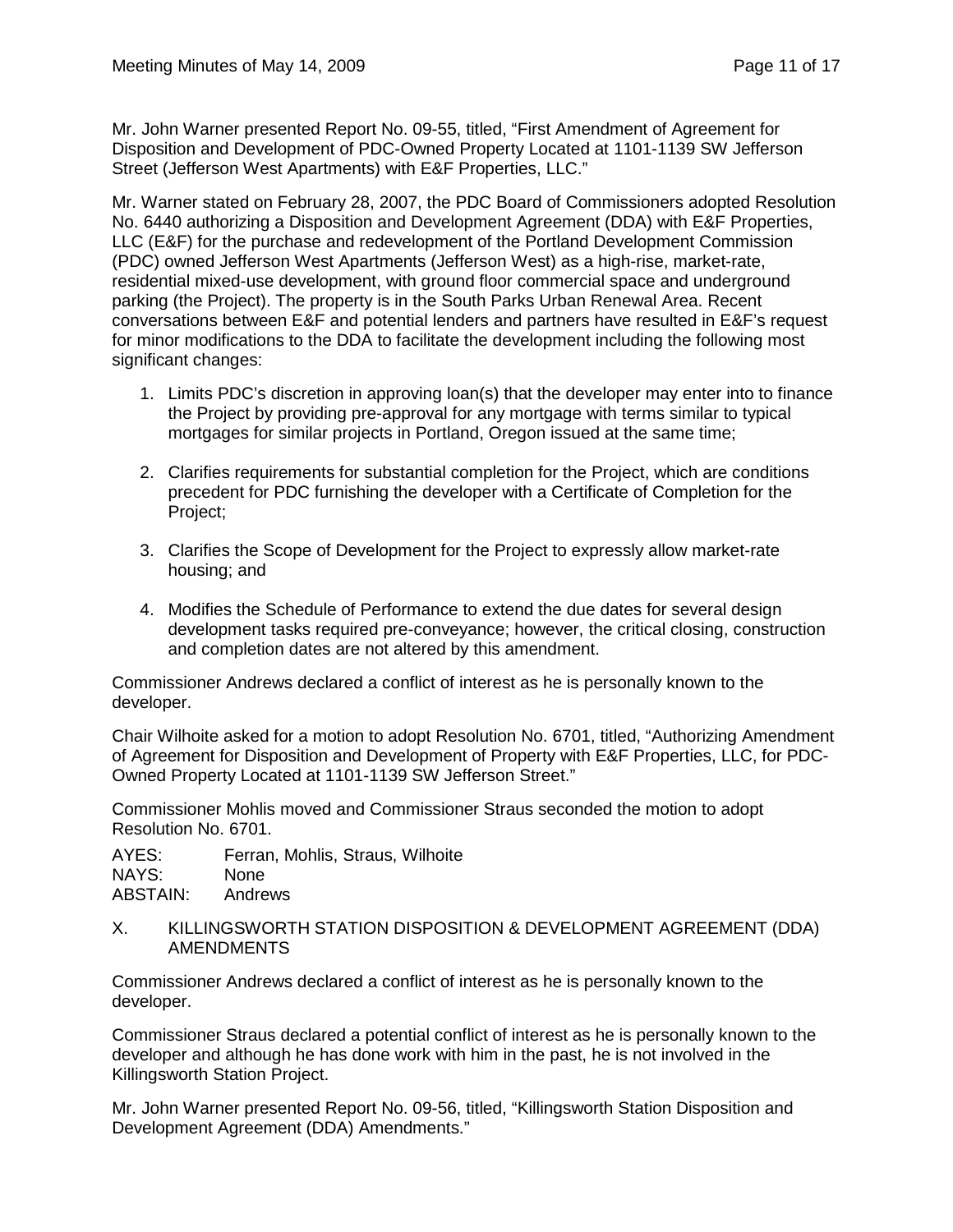Mr. Warner stated the action would authorize the Executive Director to execute the First Amendment to Agreement for Disposition and Development of Property in the Interstate Corridor Urban Renewal Area (the "First Amendment") with Killingsworth Station, LLC to, among other things, revise the unit mix and construction schedule of the previously approved project.

He said as a result of the First Amendment, the resultant development will be a high-quality, four-story, residential mixed-use, transit-oriented building with approximately 57 unit residential condominiums, approximately 9,000 square feet of ground floor commercial space and significant sustainable building features (collectively, the "Project" or "Killingsworth Station").

### **AMENDMENTS TO THE DDA**

|                                        | Original                                                      | <b>Amendment</b>                                              | Change                               |
|----------------------------------------|---------------------------------------------------------------|---------------------------------------------------------------|--------------------------------------|
| Program                                | 48 one-bedroom units<br>6 two-bedroom units<br>54 total units | 54 one-bedroom units<br>3 two-bedroom units<br>57 total units | + 6 units<br>- 3 units<br>$+3$ units |
| <b>Affordable</b><br>Program           | 33 affordable units<br>(80% MFI                               | 34 affordable units<br>(80% MFI)                              | $+1$ unit                            |
| <b>PDC Funding</b>                     | Up to \$5,120,000                                             | Up to \$5,120,000                                             | No change                            |
| <b>Commencement</b><br>of Construction | March 1, 2009                                                 | March 1, 2010                                                 | 1 year                               |

#### **Summary of Changes:**

Mr. Warner said current challenges in the residential condominium market, including the oversupply of unsold market-rate units and the difficulty in obtaining construction financing for new residential condominium projects, have caused a delay in the Killingsworth Station project schedule, necessitating a First Amendment to the DDA with Killingsworth Station, LLC.

In summary, the First Amendment allows for:

- A one year extension for commencement of construction, to March 1, 2010;
- A reduction in the number of two-bedroom units, to be replaced by one-bedroom units, which, pursuant to the existing DDA, will be sold at a price point within reach of most first-time homebuyers.

Mr. Warner stated both changes would more favorably position the project for construction financing as the market improves. The changes also lower PDC's repayment risk on its construction financing, as smaller, one-bedroom units priced below \$200,000 are more likely to sell in the current market. He said PDC's overall financial participation in the transaction remains unchanged. The developer's commitment to meeting, and exceeding where possible, PDC's workforce training, construction, and MWESB contracting policies also remain unchanged. Further, the developer and his design team have continued to actively work on the project. The contract architect submitted plans for building permit approval in December, 2008,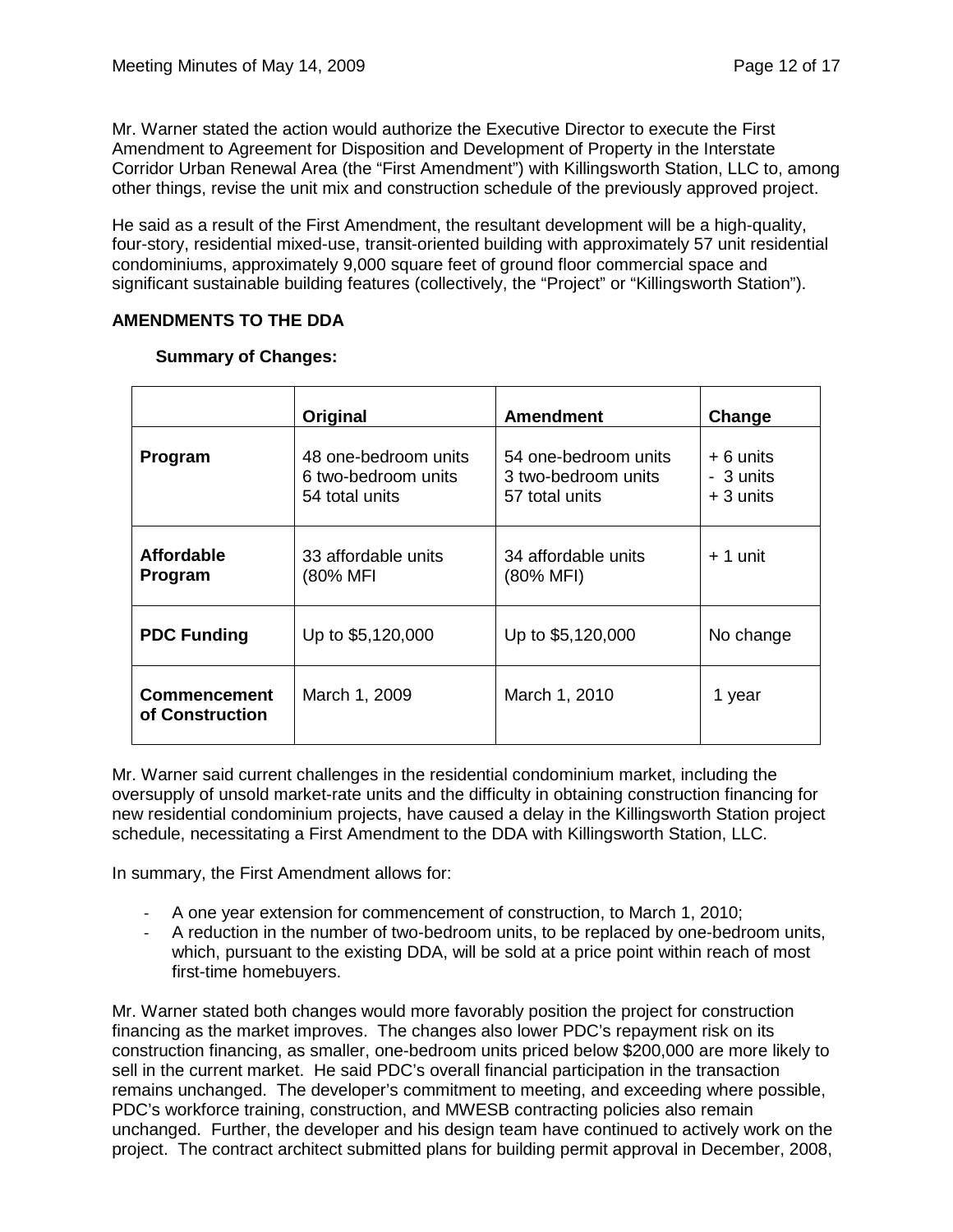with approvals anticipated by late spring 2009. The developer's approach is to ready the project for development in anticipation of improving market conditions. The extended timeline does not preclude, upon mutual agreement by PDC and the developer, an acceleration of the project schedule to take advantage of more favorable financing and market conditions that may arise earlier than the construction commencement date afforded under the amended schedule of performance. The developer continues to work with local banks to position the project to secure construction financing.

Commissioner Ferran suggested trying to do a pre-sale of the units would assist with obtaining financing.

Chair Wilhoite stated as the project begins, he is expecting to see the same amount of M/W/ESB participants as stated currently.

Chair Wilhoite called for a motion to adopt Resolution No. 6702, titled, "Authorizing the Executive Director to Execute the First Amendment to Agreement for Disposition and Development of Property in the Interstate Corridor Urban Renewal Area with Killingsworth, LLC, for Development of Certain PDC-Owned Property at the Northeast Corner of North Interstate Avenue and North Killingsworth Street."

Commissioner Straus moved and Commissioner Ferran seconded the motion to adopt Resolution No. 6702.

AYES: Ferran, Mohlis, Straus, Wilhoite NAYS: None ABSTAIN: Andrews

XI. APPROVE SCHEDULE OF PERFORMANCE EXTENSION FOR BLOCK 45/COSMOPOLITAN TOWER DISPOSITION & DEVELOPMENT AGREEMENT

Mr. Karl Dinkelspiel presented Report No. 09-57, titled, "Authorize First Amendment to Block 45 Disposition and Development Agreement to extend the Schedule of Performance."

Mr. Dinkelspiel stated the action would authorize the Executive Director to amend the previously executed disposition and development agreement (DDA) with Weston Investment Co., LLC (WIC/Weston) for the purchase and redevelopment of the Commission-owned Block 45 located at 1010-1034 NE Grand Ave. in the Oregon Convention Center Urban Renewal Area (OCCURA). The original DDA was authorized by the Commission on April 25, 2007 through Resolution No. 6476. The First Amendment would extend the approved Schedule of Performance for twenty four (24) months. The amendment also provides for an additional twelve (12) month extension that would be automatically granted under the following conditions:

- 1. PDC receives a written request for the extension from Weston between 90 and 60 days prior to April 4, 2011;
- 2. The written request in 1 above is accompanied by a written report from Weston summarizing the need for the additional 12 month extension. The report must include the following factors: (i) the condition of Portland's central city condominium market, particularly condominium absorption, (ii) the condition of the financial markets, especially lending for projects of the type and scale contemplated, (iii) the status of the Grand Avenue streetcar line, (iv) the status of the Convention Center hotel project, and (v) the status of the project proposed for PDC Blocks 47 and 49 in the Oregon Convention Center Urban Renewal Area; and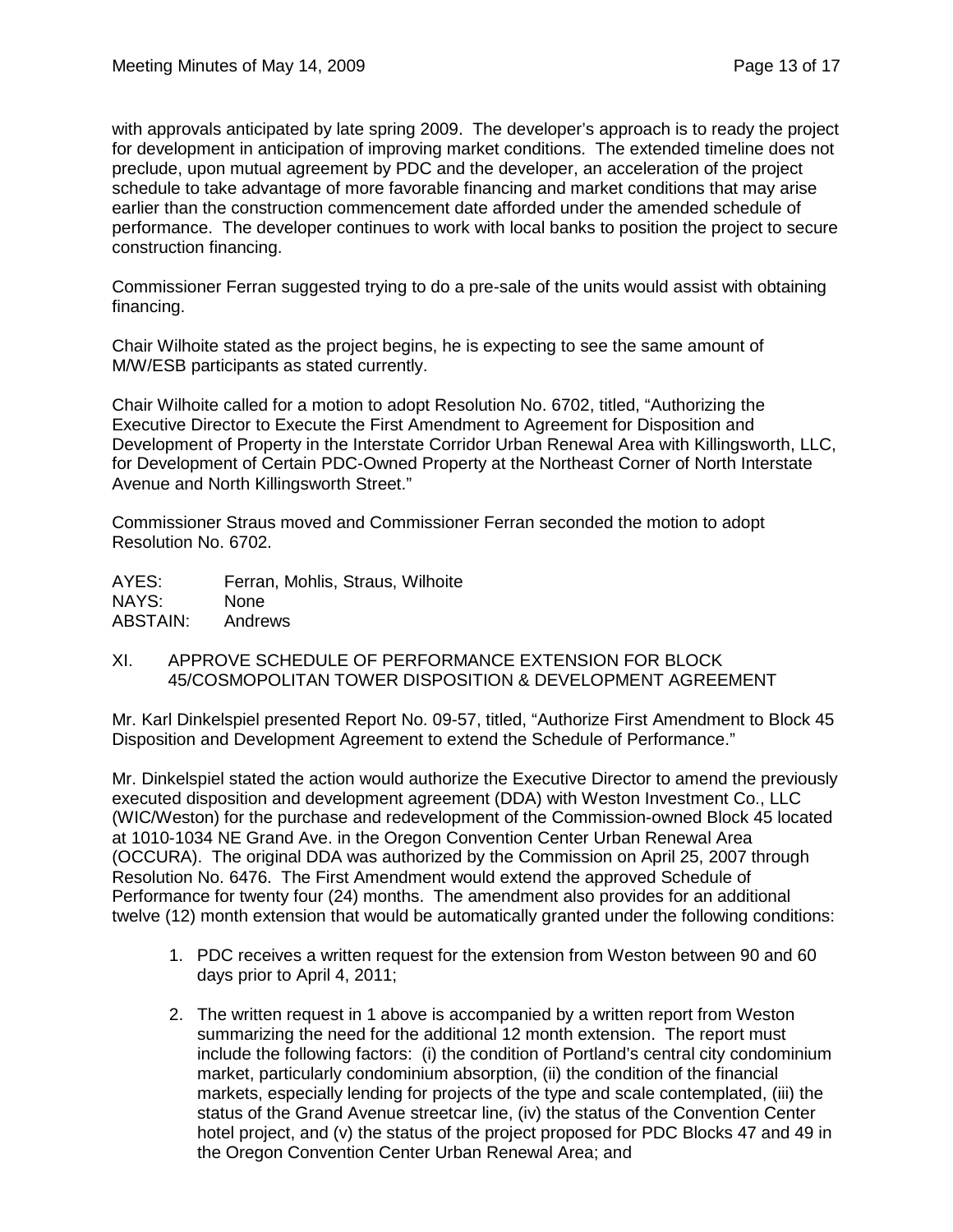3. Weston executes and delivers to PDC, no later than April 4, 2011, an appropriate amendment to the DDA, prepared by PDC and implementing the 12 month extension to the Schedule of Performance.

Mr. Joe Weston representing Weston Investment Co. LLC stated he had originally asked for a five-year extension as he honestly believes the economy will not turn around before then. He stated there are three issues regarding financing. The first issue is Construction Financing and the banks requiring 70% lease-out before a project can be built. The second is buyers cannot receive financing for condo units. Finally, the third issue is the over abundance of units currently available in Portland as well as apartment units that will turn to condo units once the economy does start to improve. Mr. Weston also took the opportunity to explain a better use of the memorial coliseum related to the Headquarters hotel. However, did state he did not believe a Headquarters Hotel was needed.

All of the Commissioners stated they were comfortable with the extension before them because of the reputation of Mr. Weston and his obvious intent to build the project as soon as it is feasible.

Chair Wilhoite called for a motion to adopt Resolution No. 6703, titled, "Authorize the Executive Director to Execute the First Amendment to Disposition and Development Agreement with Weston Investment Company for PDC-Owned Property Located at 1010-1034 NE Grand Ave. (Block 45, Lots 1-4) in The Oregon Convention Center Urban Renewal Area."

Commissioner Ferran moved and Commissioner Andrews seconded the motion to adopt Resolution 6703.

AYES: Andrews, Ferran, Mohlis, Straus, Wilhoite NAYS: None

XII. AMEND DISPOSITION AND DEVELOPMENT AGREEMENT WITH STARTERRA LLC FOR BLOCKS 47 AND 49 FOR ADDITIONAL TIME FOR PHASE 1

Mr. Eric Jacobson presented Report No. 09-58, titled, "First Amendment to Disposition and Development Agreement with StarTerra LLC for Blocks 47 and 49."

Mr. Jacobson stated the action authorizes the Executive Director to execute a First Amendment to the Disposition and Development Agreement (DDA) with StarTerra LLC (Developer). The First Amendment will: (1) extend the Schedule of Performance due dates for the Phase I tasks by 18 months, including extending the due date for the closing/conveyance of the Block 49 parcel from PDC to Developer, from December 31, 2009, to June 30, 2011; and (2) include a new requirement for the Developer to provide written quarterly progress reports to PDC.

Mr. Jacobson explained on May 28, 2008, the PDC Board of Commissioners (Board) adopted Resolution No. 6594, authorizing the Executive Director to enter into a DDA for redevelopment of PDC property located at Blocks 47 and 49 of Holladays Addition in the Oregon Convention Center (OCC) Urban Renewal Area (URA) with StarTerra LLC. The DDA was subsequently executed on August 1, 2008. Approval of this action will amend that DDA. The DDA states that, subject to certain conditions precedent, including requirements for the Developer to provide 50 percent and final Construction Plans and Specifications, secure land use approvals and building permits, and provide documentation of required financing, the conveyance of the Block 49 parcel from PDC to the Developer for Phase I shall take place no later than December 31, 2009.

Mr. Jacobson said on March 26, 2009, the Developer submitted a written request (Attachment C) to PDC to amend the Schedule of Performance for the Phase I component of the project on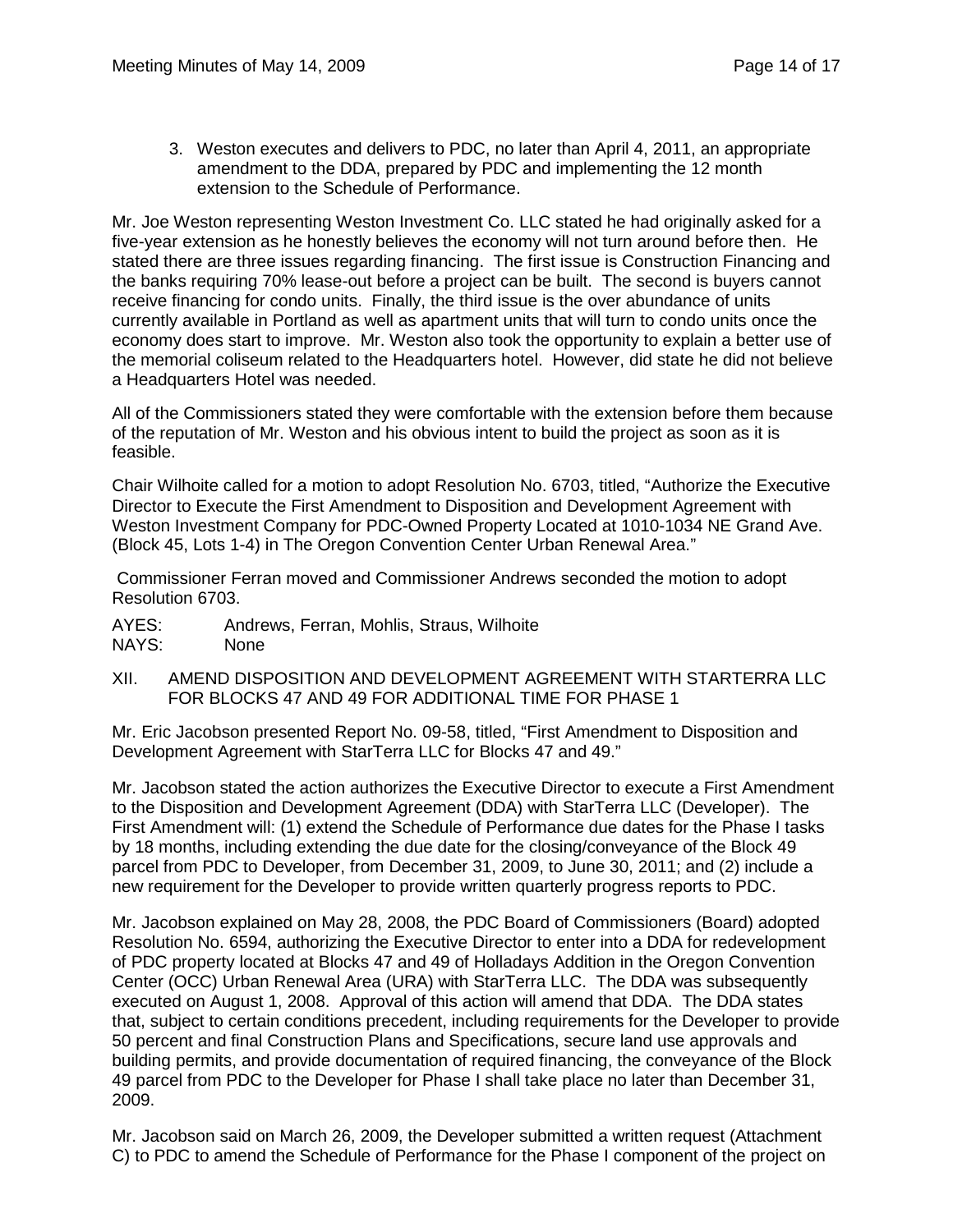Block 49 due to adverse economic conditions that have hindered the ability of the Developer to meet the obligations in accordance with the Schedule of Performance. The Developer requested the Phase I Task 17 due date be extended from December 31, 2009, to October 31, 2012, and that up to 12 additional months be added to the timeline at the Executive Director's discretion if both parties agree that substantial progress is being made. Staff and the Developer have agreed to extend the timeline by 18 months, as proposed in the resolution.

Mr. Jacobson stated the primary benefit of the action is to increase the potential for this important redevelopment to succeed. Extending the timeline to allow an additional 18 months for the completion of Phase I will increase the opportunity for the Developer to comply with the Schedule of Performance by allowing the Developer additional time to identify the needed tenants and obtain financing for the project. The economic recession and financial crisis that has occurred over the past 12 months was unforeseen when the DDA was executed and has, through no fault of the Developer, resulted in an uncertain time for companies to be planning for future employment levels and related relocations and future space needs. In addition, credit markets have also tightened during this time period, which has resulted in increased pre-leasing requirements and increased difficulty in obtaining financing. Extending the timeframe of the Phase I schedule will provide additional time to allow the credit markets to normalize while providing increased confidence to potential investors and tenants that the project can succeed.

Otherwise, the terms of the DDA remain the same and will provide the following benefits:

- Development of long-vacant and underutilized parcels adjacent to the Oregon Convention Center;
- Additional pedestrian and commercial activity in the area, and with the completion of Phase II, additional visitor, tourist amenities and entertainment venues;
- Increased transit ridership on the adjacent MAX and bus lines;
- Opportunities for increased Central City employment, which is emerging as an important component of the City's economic development strategy. Phase I includes approximately 300,000 square feet (SF) of Class A commercial space; and Phase II includes 100,000 – 300,000 SF of retail space;
- Opportunities for housing in Phase II: at least 200 units of housing;
- Substantially increased tax revenue; roughly estimated at \$28 million over the first ten years; and
- Compliance with PDC's Green Building and Business Equity policies.

Chair Wilhoite called for a motion to adopt Resolution No. 6704, titled, "Authorizing the Executive Director to Execute the First Amendment to the Disposition and Development Agreement with Starterra LLC for Real Property located on Blocks 47 and 49 of Holladays Addition in The Oregon Convention Center Urban Renewal Area."

Commissioner Mohlis moved and Commissioner Andrews seconded the motion to adopt Resolution 6704.

AYES: Andrews, Ferran, Mohlis, Straus, Wilhoite NAYS: None

XIII. BUDGET UPDATE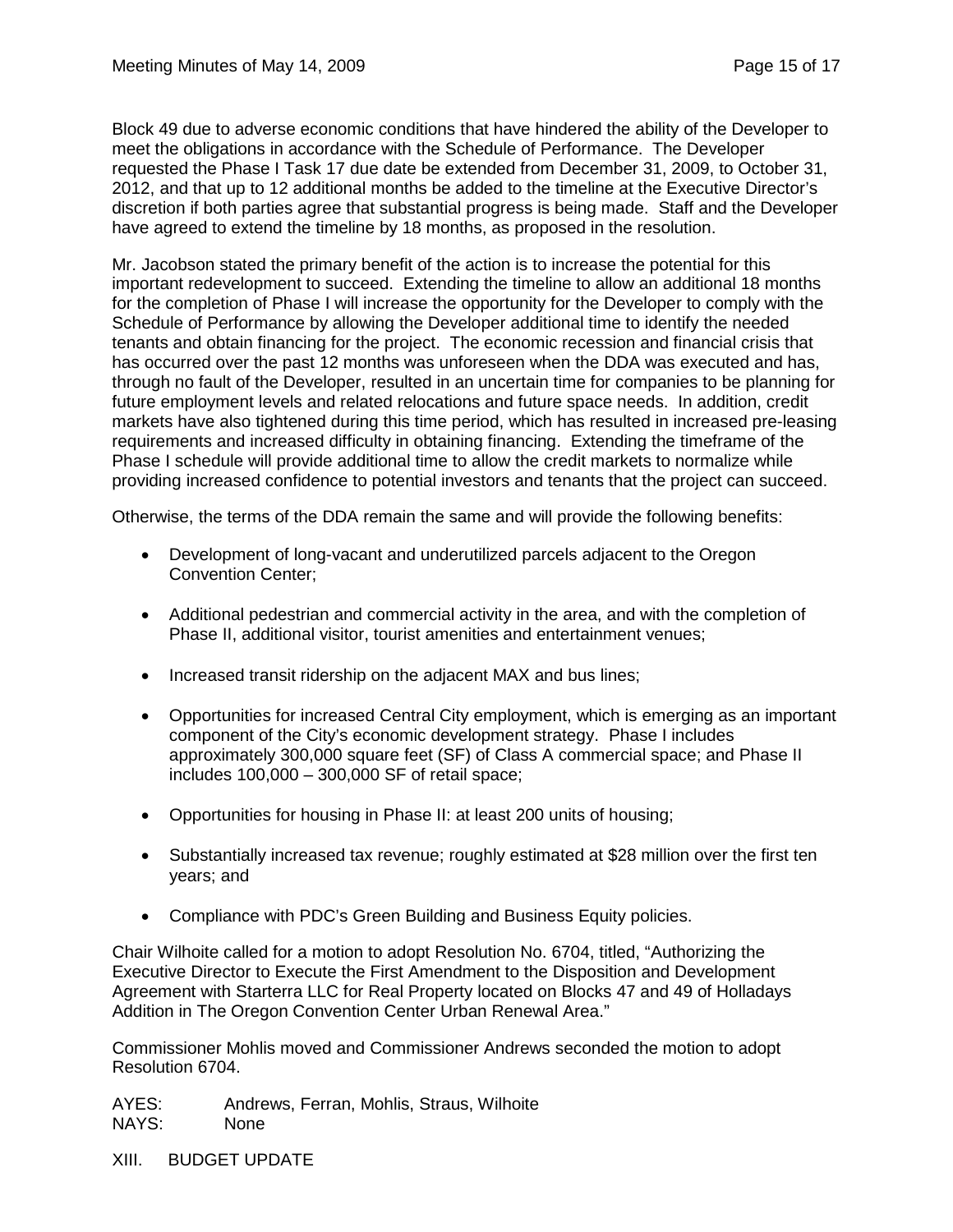Ms. Julie Cody and Mr. Tony Barnes presented Report No. 09-59, titled, "FY 2009-10 Budget Process Update."

Ms. Cody stated since the February Budget Requested Budget Work Sessions with the Commission and Mayor in February, PDC staff has taken the Requested FY 2009-10 Budget and Forecast to Council for review and comment. The first review occurred on March 17, which provided a high-level look at the PDC budget and forecast and prompted several questions about key projects such as the Resource Access Center and policy issues such as the use of URA program income across urban renewal areas. PDC staff followed up with Council with an overview of key programs and initiatives included in the Proposed Budget on May 5.

She said staff recently completed the creation of the Proposed Budget, which will be released on May 15 and presented to Council, acting as PDC's Budget Committee on May 21. A public hearing will be held the evening of May 21 followed by Budget Committee action to approve the budget on May 27.

Mr. Barnes stated the projects and programs included in the Proposed Budget are materially the same as the Requested Budget that was reviewed during the February budget work sessions with the Commission and Mayor. However the following key changes are represented based on the recent decision to move forward with the FY 2009-10 budget with PDC Housing operations and capital to be continued as part of the PDC budget until information technology and accounting transitional issues are completed in order to implement the full implementation of the Housing Transition into the newly created Portland Housing Bureau. The impact to the budget will be to continue all housing activity in the budget as loans or grants and to reincorporate the positions previously slated to be incorporated into the new Portland Housing Bureau budget. Specific changes are:

- Federal Contract (CDBG, HOME, Lead) funds for Housing with be added to PDC's budget for new and ongoing loan and grant disbursements for Rental Housing Projects;
- Inclusion of First Mortgage homebuyer budget authority using the Fannie Mae and Oregon Residential Lending programs; and
- Operations to account for the Housing staff for FY 2009-10.

In addition to the Housing changes the Proposed Budget includes the following funding from transition of the Economic Opportunity Initiative moving to PDC and the Mayor's Proposed Budget for General Fund Economic Development:

- A total of \$4.5 million in Economic Opportunity Initiative funding (\$2.7 million CDBG/\$1.8 million General Fund); and
- A total of \$3.4 million in General Fund resources for Target Industry and Community Economic Development programs (such as storefront and small business start-ups).